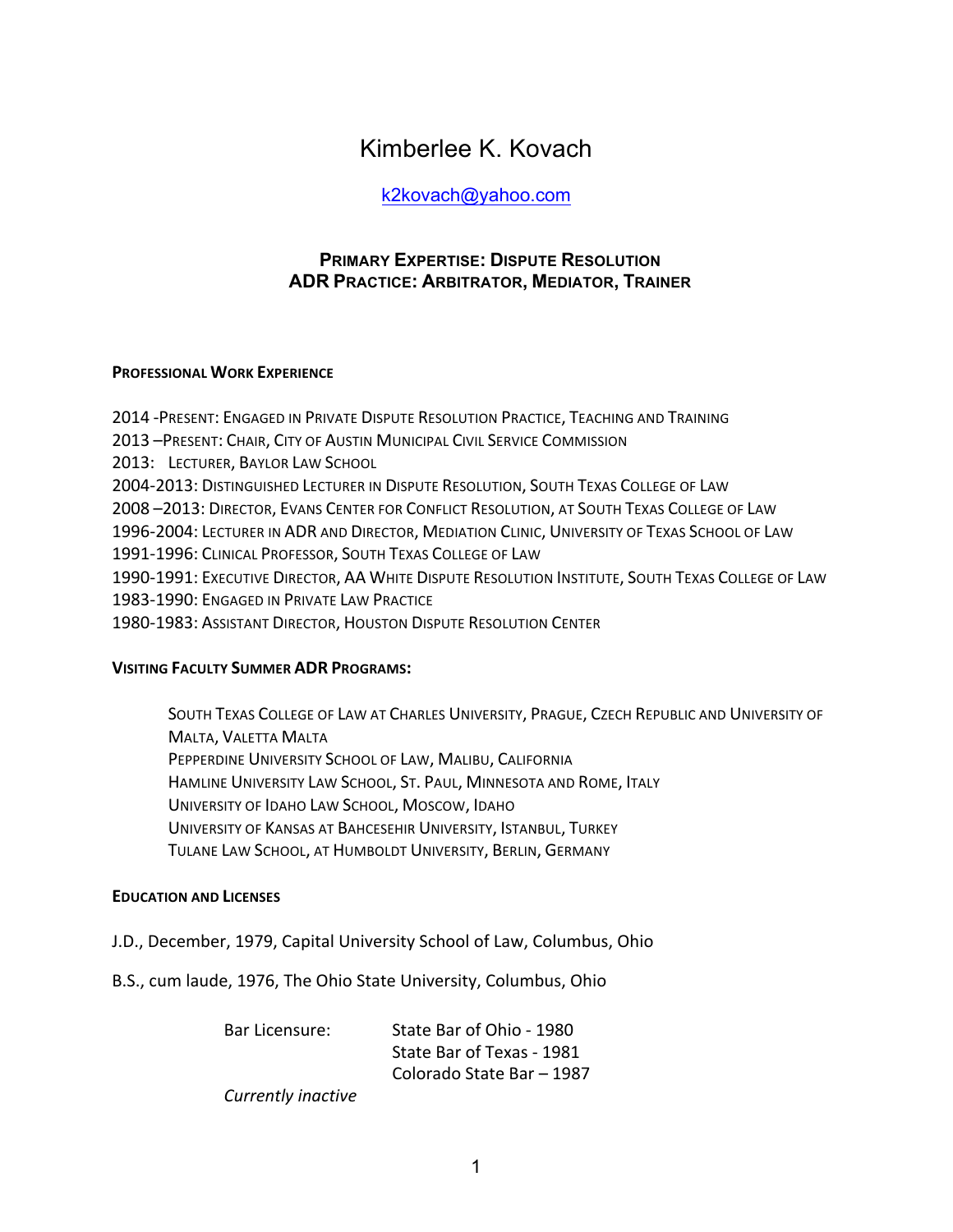#### AWARDS

Lifetime Achievement Award, received November 2011 from the International Academy of Mediators

Peacemaker Award, Southern California Mediators Association, November 2004

Evans Award, (for exceptional efforts in ADR in Texas) State Bar of Texas ADR Section, June 1995 (first recipient)

# NEUTRAL PANELIST

Current: American Arbitration Association (AAA) Roster of Neutrals, as Mediator and Arbitrator

2010 – 2012: Chair in Grievance Arbitrations, City of Houston

2009-2012: Arbitrator, City of Houston Office of Business Opportunity

2003-2006: Mediator, Smith Barney Discrimination Class Action Settlement Process

1999-2003: Mediator, United States Postal Service Grievance Mediation (REDRESS)

1992-1998: Arbitrator, Duke University Private Adjudication Center, primarily arbitrating cases for the Dalkon Shield Claimants Trust;

1986-1992: Designer and creator of the Texas Moderated Settlement Conference Procedure (Neutral Case Evaluation); Moderated 150 + cases and trained several hundred moderators;

1982-1987: Hearing Officer, (by Court Appointment) Condemnation Proceedings, Harris County

# PUBLICATIONS

# **BOOKS:**

Kovach, MEDIATION: PRINCIPLES AND PRACTICE, West Publishing Company (Text and Instructor's Manual)(1994) (reviewed at 45 J. LEGAL EDUC. 149 (1995): (3<sup>rd</sup> Edition, May 2004)  $(4<sup>th</sup>$  Edition, forthcoming 2015)

Kovach, Mediation in a Nutshell, (West 2003) ( $2^{nd}$  Ed. 2010) (3<sup>rd</sup> Edition, forthcoming 2014)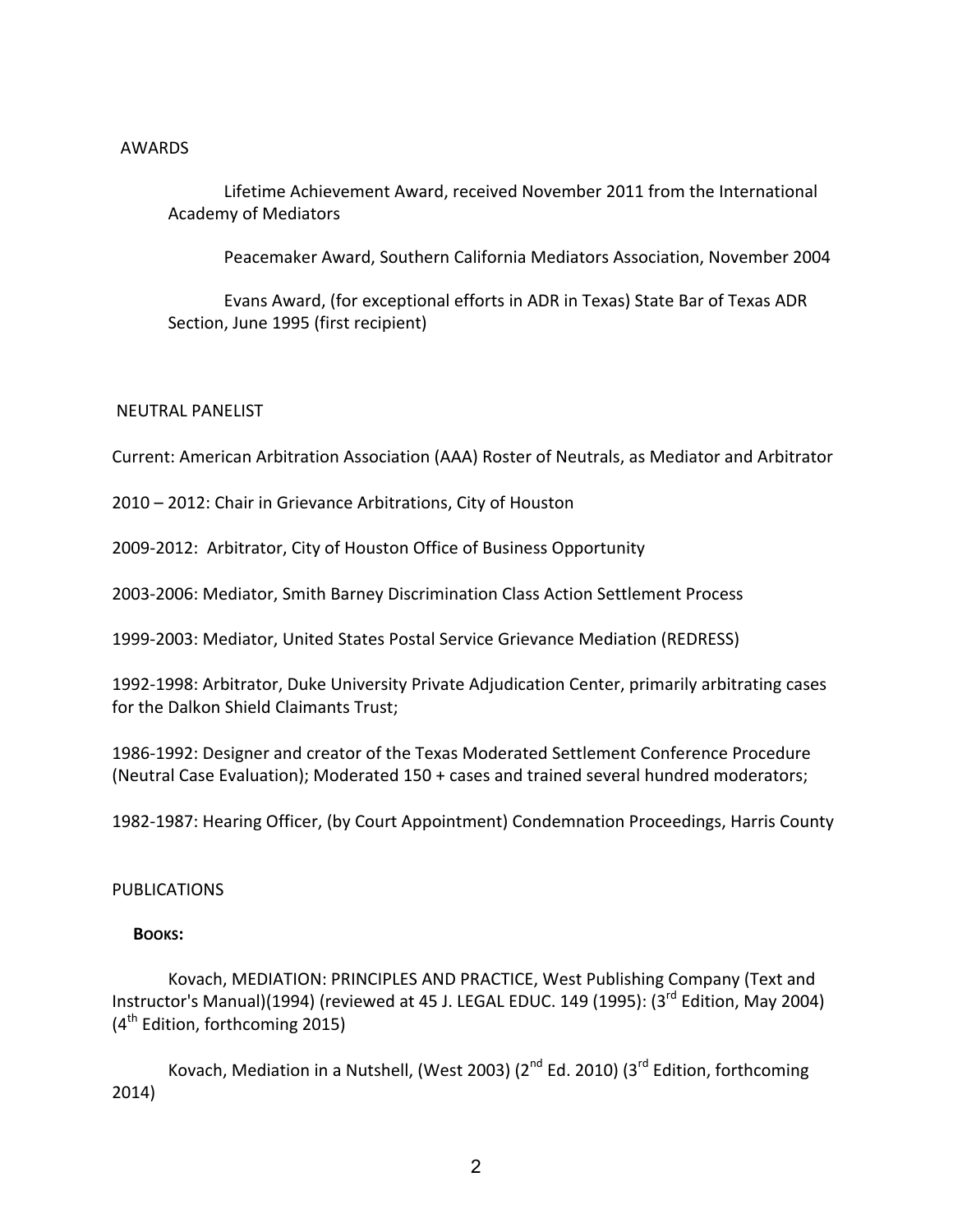#### **BOOK CHAPTERS:**

Kovach, (with Ebner & Efron), Evaluating our Evaluation: Rethinking Student Assessment in Negotiation Courses, in Assessing Our Students, Assessing Ourselves: Volume 3 in the Rethinking Negotiation Teaching Series, (April 2012)

Kovach, (with Manwaring), Use of Recording for Assessments, in Assessing Our Students, Assessing Ourselves: Volume 3 in the Rethinking Negotiation Teaching Series, (April 2012)

Kovach, (with Ebner), Simulation 2.0: The Resurrection, in Venturing Beyond the Classroom, (Honeyman, Coben & DePalo, Eds. DRI Press, 2010)

Kovach, Culture, Cognition and Learning Preferences, in Rethinking Negotiation Teaching (Honeyman, Coben & DePalo, Eds. DRI Press, 2009)

Kovach, (with Ebner, Bhappu, Brown & Schneider), You've Got Agreement: Negoti@ting Via Email, in Rethinking Negotiation Teaching (Honeyman, Coben & DePalo, Eds. DRI Press, 2009) 

Kovach, (with Cohn, Howell, Lee & de Backer) We Came, We Trained, But Did it Matter, in Rethinking Negotiation Teaching (Honeyman, Coben & DePalo, Eds. DRI Press, 2009)

Kovach, Expanding the Use of Mediation and ADR, in The State of Criminal Justice, (ABA Criminal Justice Section, Suh Ed. 2009)

Kovach, The Evolution of Mediation in the United States: Issues Ripe for Regulation May Shape the Future of Practice in Global Trends in Mediation (N. Alexander Ed 2d Ed. 2005) Kluwer

Kovach, Mediation in Handbook of Alternative Dispute Resolution (Bordone & Moffitt, Eds. 2005) 

Kovach, Ethics for Whom? The Recognition of Diversity in Lawyering Calls for Plurality in Ethical Considerations and Rules of Representational Work in Dispute Resolution Ethics, (ABA Section of Dispute Resolution; Bernard & Garth eds 2002)

Kovach, Enforcement of Ethics in Mediation in Dispute Resolution Ethics, (ABA Section of Dispute Resolution, Bernard & Garth eds 2002)

#### **ARTICLES:**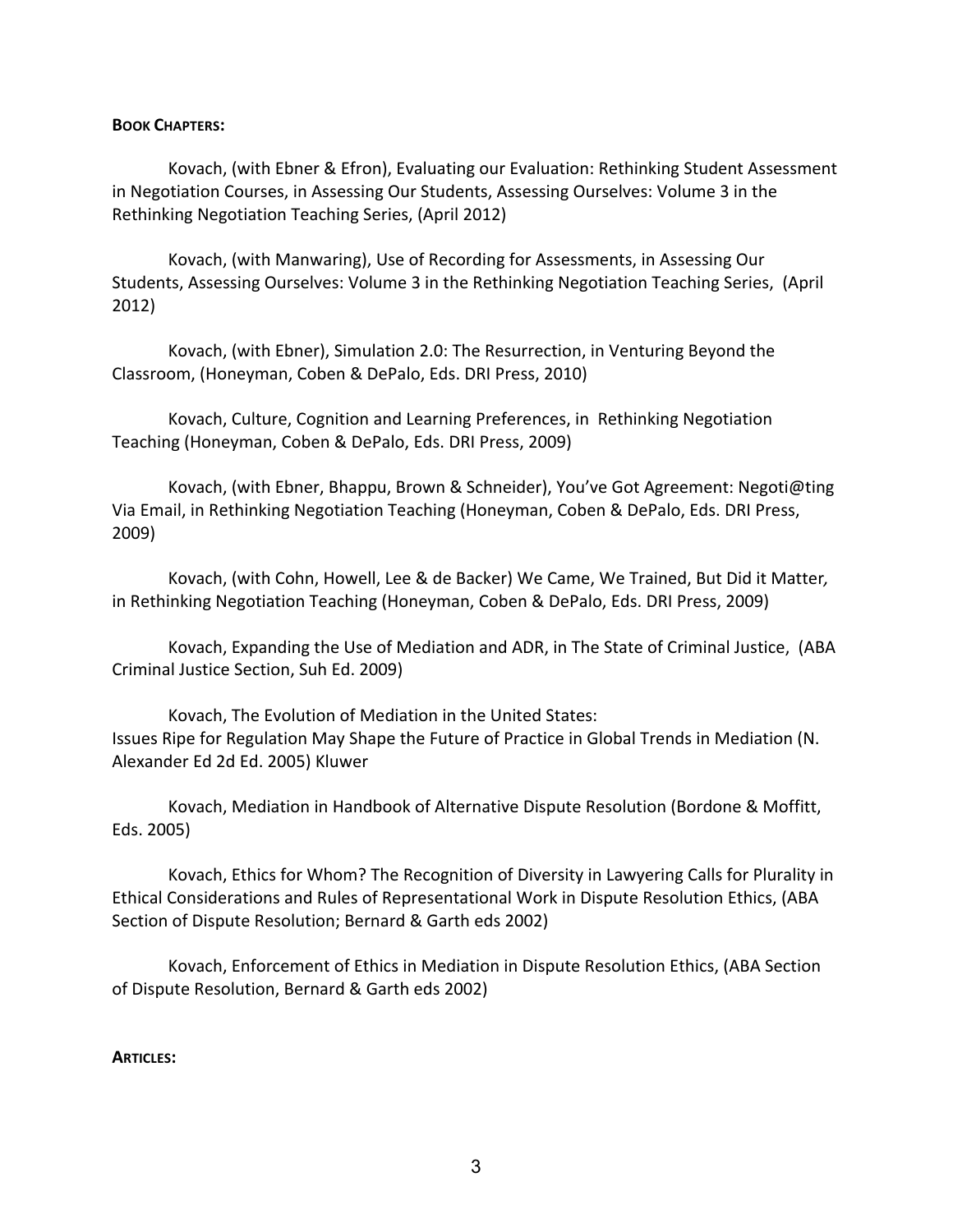Kovach, The Duty to Disclose Litigation Risks and Opportunities for Settlement: The Essence of Informed Decision-Making, 33 LaVerne L. Rev. 71 (2011)

Kovach, (with DeMars, Exon and Rule,) Virtual Virtues: Ethical Considerations for an Online Dispute Resolution Practice, 17 Disp. Resol. Mag. 6 (2010)

Kovach, (with Boza), Expansion of the Lawyer's Role to Problem Solver: Increased Opportunities for Pro Bono Work, 51 S. Tex. L. Rev. 639 (2010)

Kovach, The Intersection (Collision) of Ethics, Law, and Dispute Resolution: Clashes, Crashes, No Stops Yields or Rights of Way, 49 S. Tex. L. Rev. 787 (2008)

Kovach, Privatization of Dispute Resolution: In the Spirit of Pound, but Mission Incomplete: Lessons Learned and a Possible Blueprint for the Future, 48 S. Tex. L. Rev. 1003 (2007)

Kovach, Musings on Idea(I)s in the Ethical Regulation of Mediators: Honesty, Enforcement and Education, 21 Ohio St. J. on Disp. Resol. 123 (2005)

Kovach, The Vanishing Trial: Land Mine on the Mediation Landscape or Opportunity for Evolution: Ruminations on the Future of Mediation Practice, 7 Cardozo J. on Conf. Resol. 27 (2005)

Kovach, Representing Clients in Mediation: Ethical, Legal and Practical Concerns, 23 The Advocate 14 (2003)

Kovach, New Wine Requires New Wineskins: Transforming Lawyer Ethics for Effective Representation in a Non-Adversarial Approach to Problem Solving: Mediation, 28 Fordham Urb. L.J. 935 (2001) 

Kovach, Lawyer Ethics Must Keep Pace with Practice: Plurality in Lawyering Roles Demands Diverse and Innovative Ethical Standards, 39 Idaho L. Rev. 399 (2003)

Kovach & Love, ADR: An Eclectic Array of Processes, Rather than One Eclectic Process, 2000 J. Disp. Resol. 295 (2000) 

Kovach, Neonatal Life and Death Decisions: Can Mediation Help? 28 Cap. U. L. Rev. 251(2000).

Kovach & Galton, Texas ADR: A Future So Bright We Gotta Wear Shades, 31 St. Mary's L. *J.949* (2000)

Kovach, The Lawyer As Teacher: The Role of Education in Lawyering 4 Clinical L. Rev. 359 (1998)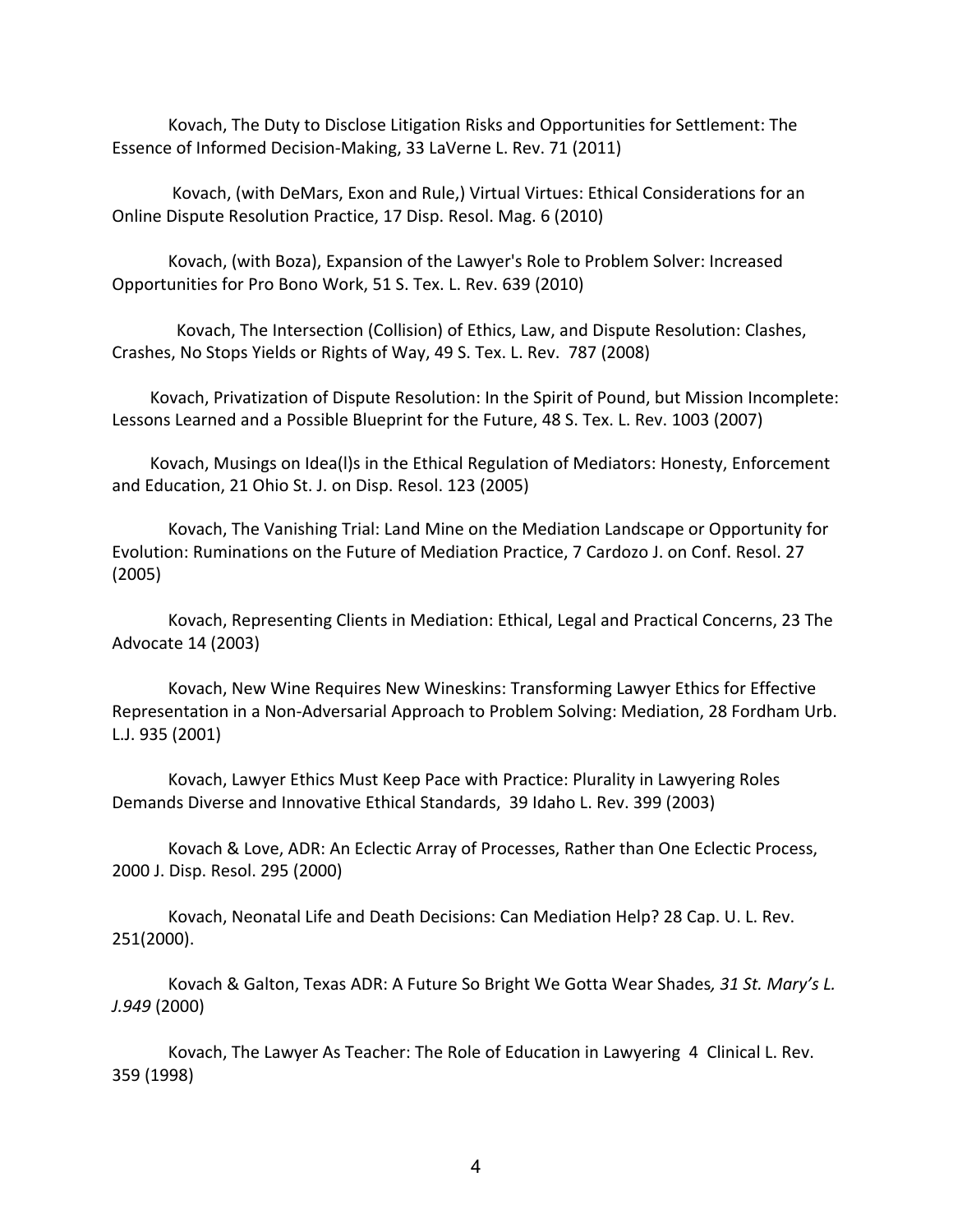Kovach & Love, Mapping Mediation: The Risks of Riskin's Grid, 3 Harv. Neg. L. Rev. 71 (1998).

Kovach, Costs of Mediation: Whose Responsibility ? 15 Mediation Quarterly 13 (1997).

Kovach, Good Faith in Mediation: Requested, Recommended or Required ? -- A New Ethic, 38 5. Tex. L. Rev. 575 (1997).

Kovach, Mediation for Mediators?, If You Talk the Talk, You'd Better Walk the Walk: An Examination of How Dispute Resolvers Resolve Disputes, 11 Ohio St. J. Disp. Resol. 403 (1996).

Kovach & Love, "Evaluative Mediation" Is An Oxymoron Vol. 14, Alternatives to the High Cost of Litigation 31(1996).

Kovach, Virtual Reality Testing: The Use of Video for Evaluation in Legal Education 46 J. Legal Ed. 233 (1996).

Kovach, ADR Education: The Promise of Our Future, 51 Disp. Resol. J. 56 (1996).

Kovach, What is Real Mediation, and Who Should Decide? 3 Dispute Resolution Magazine 5 (1996).

Kovach, The Costs of Mediation: What Should They Be and Who Should Pay Them? 3 Dispute Resolution Magazine 13 (1996).

# TEACHING, PRESENTATIONS, AND CONSULTANCIES

#### **COURSES TAUGHT**

Negotiation, Alternative Dispute Resolution, Mediation, Mediation Clinic (Practicum), Law and Psychology, Negotiation of Business Transactions, International Commercial Arbitration, Current Trends in Litigation and Dispute Resolution Seminar, Interviewing and Counseling, Judicial Process

#### **PRESENTATIONS:**

Speaker, Effective Use of Mediation, State Bar of Texas Advanced Administrative Law, Austin, June 13, 2014

Panelist, The Mystical Art of Mediation Ethics - Does the Success of Settlement Justify the Means, ABA Section of Dispute Resolution Annual Conference, April 3, 2014 Miami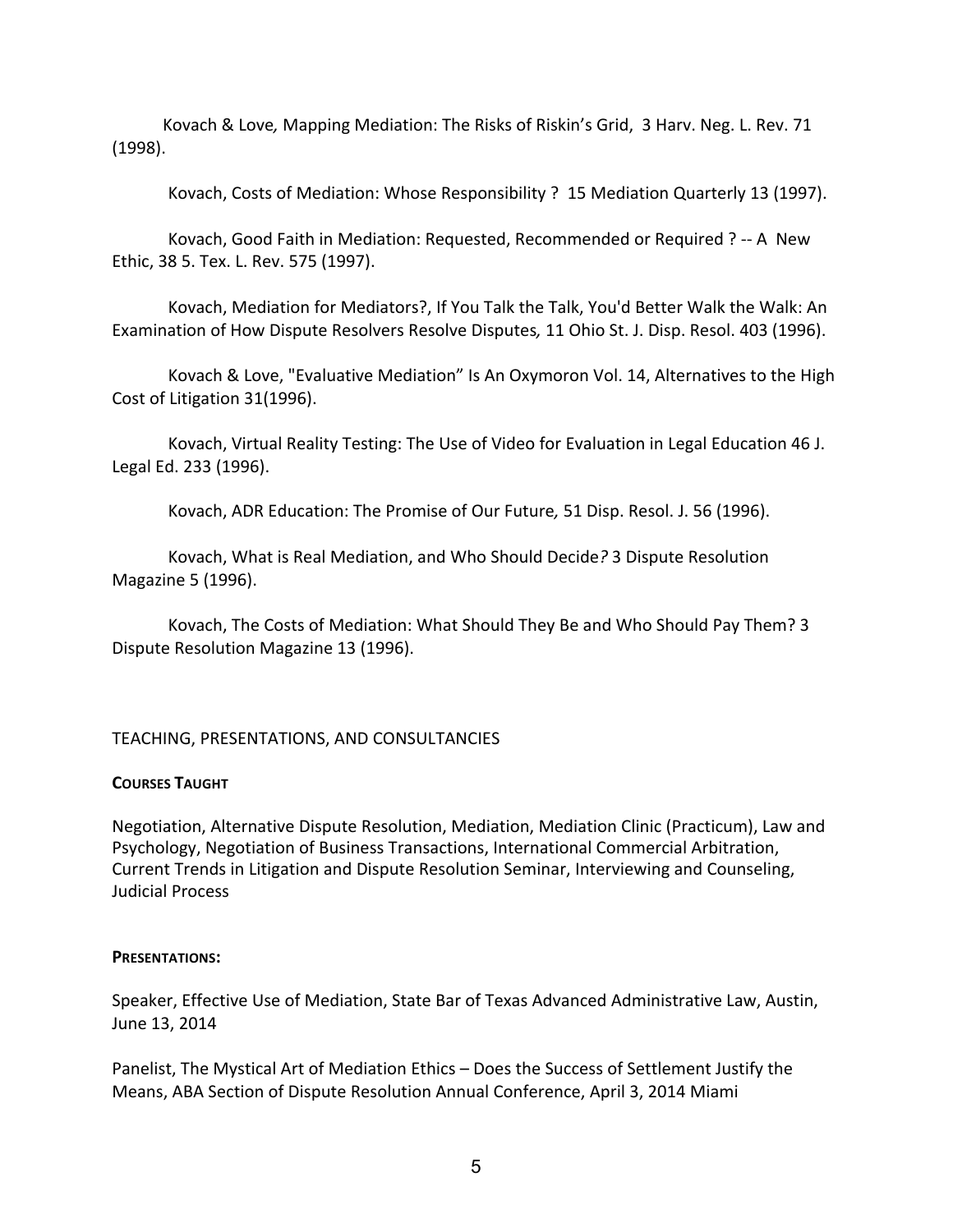Panelist, Keeping the "Good" Faith: Issues in Global Negotiation, ABA Section of Dispute Resolution Annual Conference, April 4, 2013, Chicago

Presenter, Issues of Confidentiality in ADR Proceedings, Travis County Bar Association, February 21, 2013

Presenter, Understanding the Need for Good Faith in International Negotiation and Mediation, International Mediation Conference, National Center for ADR, Tbilisi State University, Tbilisi, Georgia, November 3, 2012

Presenter, Structuring ADR Courses in Legal Education, Tbilisi State University, Tbilisi, Georgia, June 26, 2012

Presenter, Ethical Guidelines for Mediators, State Bar of Texas Annual ADR Conference, Austin, January 30, 2012

Presenter, Cases and Conflict: Recent Trends in the Law & Limits of Settlement in Mediation (and Negotiation), Jefferson County Bar Association, September 2011

Presenter, Ethical Considerations in Online Dispute Resolution, Houston Bar Association Dispute Resolution Section Annual Conference, May 6, 2011

Panelist, Virtual Virtues, Part II, ABA Section of Dispute Resolution Annual Conference, April 14, 2011, Denver

Moderator and Panelist, New Ethical Considerations, at Forecasting the Future: Cutting Edge Issues in ADR, January 29, 2011, at the University of LaVerne School of Law, Ontario, California

Luncheon Address, Mediation and Collaborative Law: Twin Daughters of Different Mothers, Houston Bar Association Family Law Section, January 5, 2011

Speaker, Styles of Mediation, Mediation: Shaken, Stirred or Straight Up ?, Texas Mediator Credentialing Association Annual Program, Austin, Texas November 6, 2010

Panelist, Current Trends in Mediation, Houston Bar Association Dispute Resolution Section Meeting, October 12, 2010

Panelist, Ethics in Online Dispute Resolution, ABA Annual Meeting, August 2010 San Francisco

Panelist, Teaching the Dispute Resolution Survey Course, at Legal Educators Colloquium, ABA Section of Dispute Resolution Annual Conference, April 10, 2010, San Francisco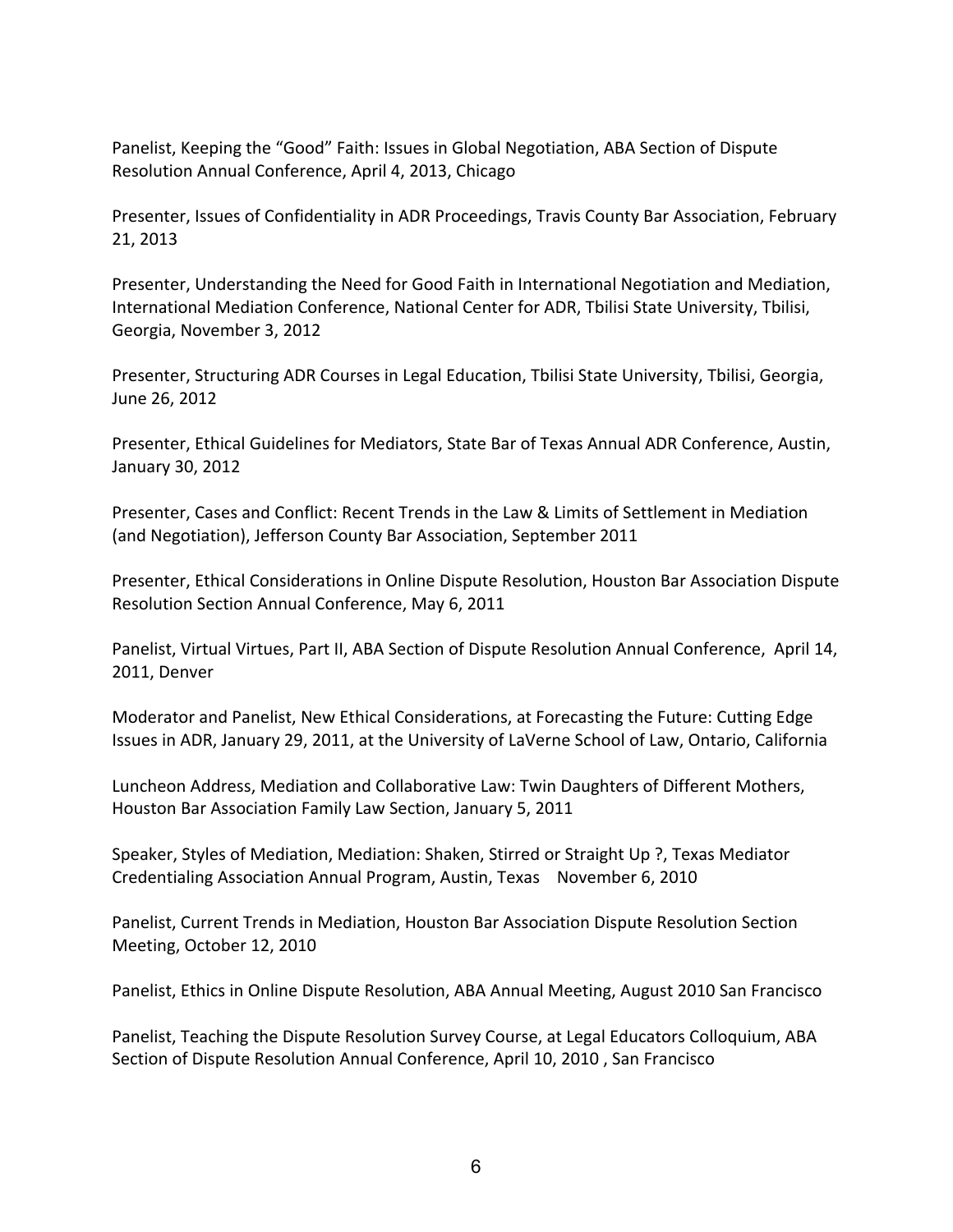Moderator, Ethics and Deception in Negotiation and Mediation, ABA Section of Dispute Resolution Annual Conference, April 9, 2010, San Francisco

Panelist, Virtual Virtues, ABA Section of Dispute Resolution Annual Conference, April 9, 2010, San Francisco

Presenter, Deceit and Deception in Mediation: Mediator's Role and Responsibility, Houston Bar Association Dispute Resolution Section Annual Conference, April 30, 2010

Speaker, Deception in Mediation: Duties and Responsibilities, Texas Association of Mediators Annual Conference, February 2010

Panelist, Did You Hear What I Heard, State Bar of Texas ADR Section Annual Conference, January 29, 2010, San Antonio

Presenter, Virtual Reality Testing: The Use of Technology in Connecting Evaluation with Realities of Courses and Practice, at the Legal Education at a Crossroads Assessment Conference, Sturm College of Law, Denver September 12, 2009

Presenter, Collision of Dispute Resolution, Ethics, and Lawyering, Houston Bar Association Dispute Resolution Section Annual Conference, May 15, 2009

Panelist, Ethics in Negotiation and Mediation, ABA Section of Dispute Resolution Annual Conference, April 14, 2009, New York

Presenter and Panelist, Psychological Barriers in Negotiation and Mediation, Texas Mediator Credentialing Association Annual Program, Austin, Texas November 15, 2008

Luncheon Keynote Address, Texas Chapter of Association of Family and Conciliation Courts Annual Conference, Houston, Texas, October 3, 2008

Panelist, Innovative Assessment, Legal Education at a Crossroads Conference, University of Washington School of Law, Seattle, Washington, September 7, 2008

Program Director and Speaker, Ethical Dilemmas and Essential Skills for Dispute Resolution Advocates, McAllen, Texas, May 1, 2008

Panelist, Use of Settlement Judges, ABA Section of Dispute Resolution Annual Conference, Seattle, Washington, April 3, 2008

Workshop, Mediator as Teacher, Texas Association of Mediators Annual Conference, Galveston, February 29, 2008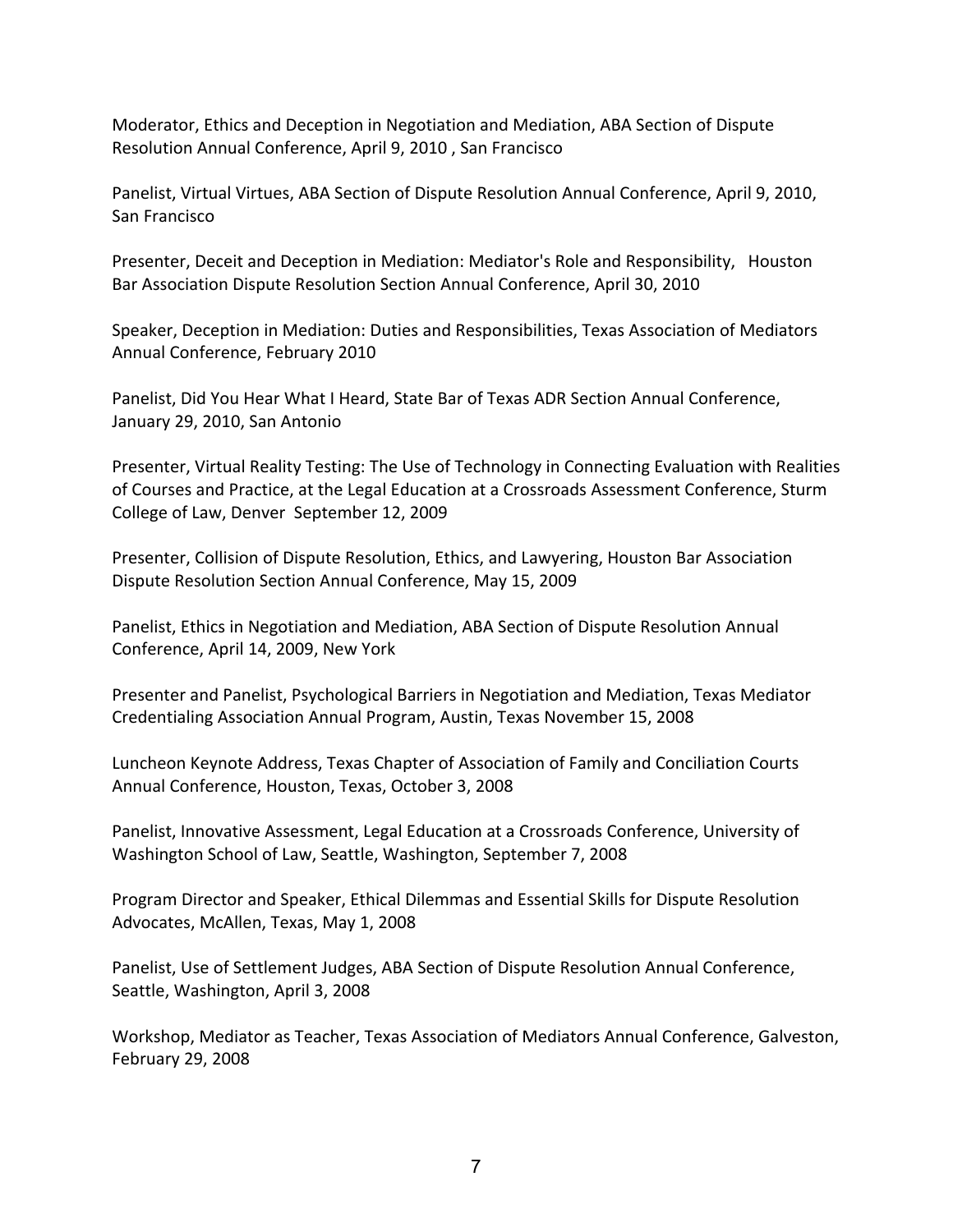Speaker, Issues in ADR and Ethics, South Texas Law Review Annual Ethics Symposium, Houston, November 2, 2007 

Panelist, What I Wish I Would have Told Them Then, State Bar of Texas Annual Conference, Dispute Resolution, Texas Style, Dallas, Texas October 14 2007

Key Note Address, Reflection on Mediation Practice, Florida Dispute Resolution Center Annual Conference, Orlando, August, 2007

Moderator, The Mediator was a Judge; The Judge was a Mediator, ABA Section of Dispute Resolution Annual Conference, April 26, 2007, Washington D.C.

Panelist, Advanced Dynamics in Court ADR, at the National Conference on Court ADR, at the Annual Section of Dispute Resolution Conference, April 4, 2006, Atlanta Panelist, Practical Ethics for Mediators, Annual Section of Dispute Resolution Conference, April 5, 2006, Atlanta

Speaker, Experiences with Mediation in the United States, New Zealand Association of Mediators, December 19, 2005, Auckland, New Zealand

Moderator, "The Vanishing Trial: Land Mine on the Mediation Landscape ? at the Annual Conference of the Southern California Mediation Association in Malibu, November 6, 2005

Panelist, Sustainability of Court-Related ADR: Can It Survive and Should It? at the Opening Plenary, National Conference on Court ADR, Los Angeles, April 14, 2005

Panelist, The Vanishing Trial – or is it? At the ABA Section of Dispute Resolution's Seventh Annual Conference, in Los Angeles, April 14, 2005

Moderator, "Evaluating Evaluative Mediation" at the ABA Section of Dispute Resolution's Seventh Annual Conference, in Los Angeles, April 15, 2005

Trainer, Workshop for the Kansas Association of City and County Managers on The Role of Conflict Management in Public Policy Issues, at Wichita State University's Hugo Wall School of Urban and Public Affairs January 22, 2005

Panelist, Musings on Idea(I)s in the Ethical Regulation of Mediators, at the Ohio State Journal on Dispute Resolution Symposium, The Collision of Two Ideals: Legal Ethics and the World of Alternative Dispute Resolution at the Ohio State Law School, January 21, 2005

Panelist, Skills Training for the Lawyer: Teaching How to Use ADR in the Litigation of Family Business Disputes, sponsored by the ADR and Litigation Sections, at the American Association of Law Schools Annual Conference in San Francisco, January 5, 2005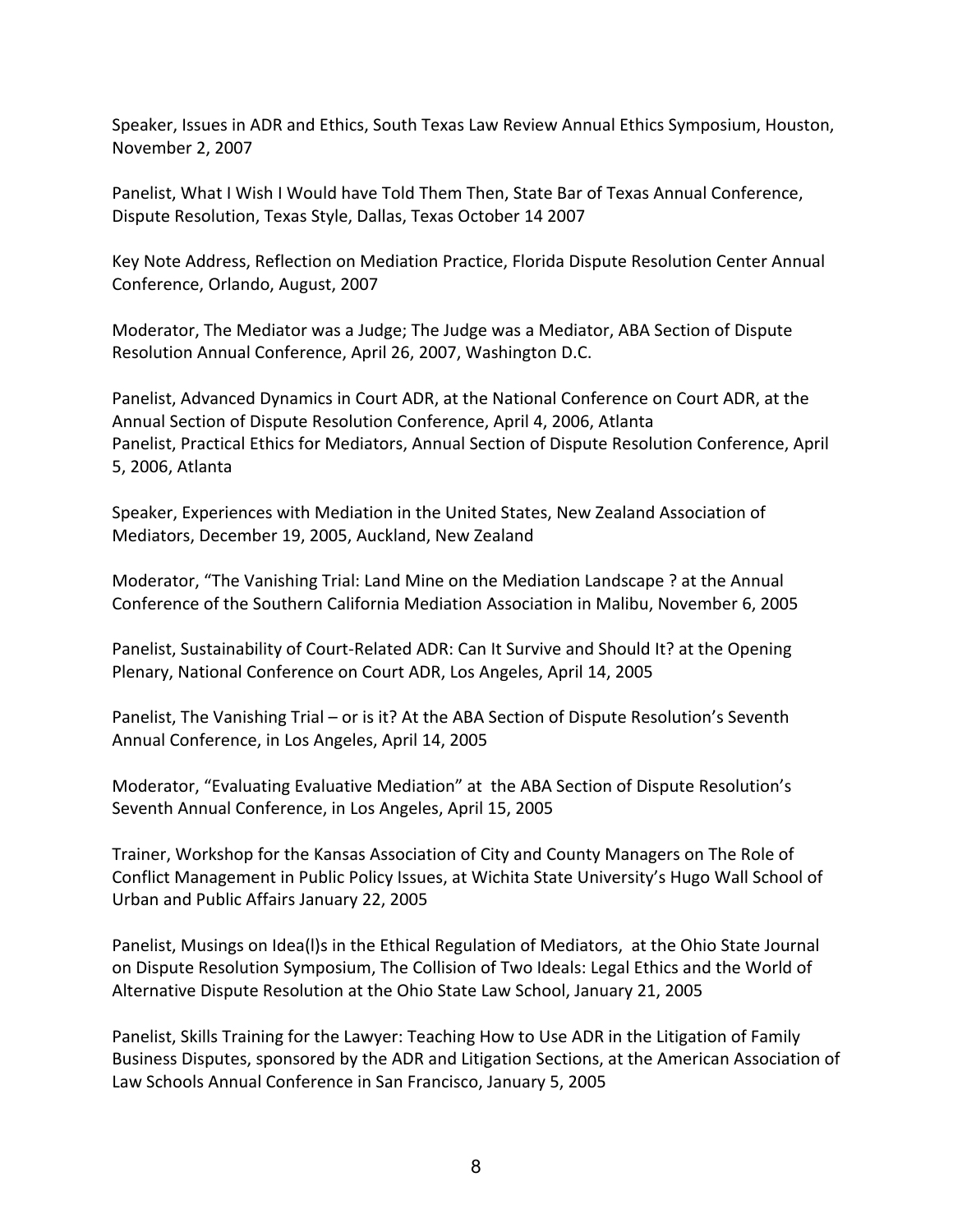Plenary Speaker on I - Mediator: How to Avoid Obsolescence and Stay Relevant in a Judgmental World, at The Georgia 11<sup>th</sup> Annual ADR Institute and 2004 Neutrals' Conference at Lake Lanier Island Georgia November 18, 2004

Presenter, " What's Missing from Ethics--- Must Mediators Be Honest?" at at The Georgia 11<sup>th</sup> Annual ADR Institute and 2004 Neutrals' Conference at Lake Lanier Island Georgia November 18, 2004

Moderator, Preparing for Mediation of Legal Conflicts at the  $5<sup>th</sup>$  Annual Institute for Responsible Dispute Resolution at South Texas College of Law, Houston, October 15<sup>th</sup> 2004

Presenter, Negotiation Workshop for the American College of Rheumatology, San Antonio October 18, 2004 

Primary Trainer, Workshop on the Use of Mediation in Medical Ethical Dilemmas at Sharp Health Care in San Diego, October 21, 2004

Workshop for Students and Alumni at the Thomas Jefferson School of Law, San Diego on Negotiation and Mediation, October 22, 2004

Presenter, "What Skills Should We Be Teaching" at the AALS Clinical Conference, San Diego, May 2004

Panelist, "Methods of Grading in ADR Courses", ABA Section of Dispute Resolution Annual Conference, New York, April 2004

Panelist, "Issues of Good Faith in Mediation", ABA Section of Dispute Resolution Annual Conference, New York, April 2004

Panelist, Lawyer as Problem Solver Conference, San Diego, March 2004

Speaker, Hawaii Mediator Association, Supreme Court of Hawaii, Honolulu, March 2004

Panelist, Texas Association of Mediators, Houston, February 2004

Panelist, ABA Mid-Year Meeting, Women in Public Service, San Antonio February 2004

Panelist, Critical Issues in Dispute Resolution and the Courts, South Texas College of Law, Houston, October 2003

Panelist and Moderator, Ethics in Mediation and Negotiation, State Bar of Texas Annual Conference, Dallas, October 2003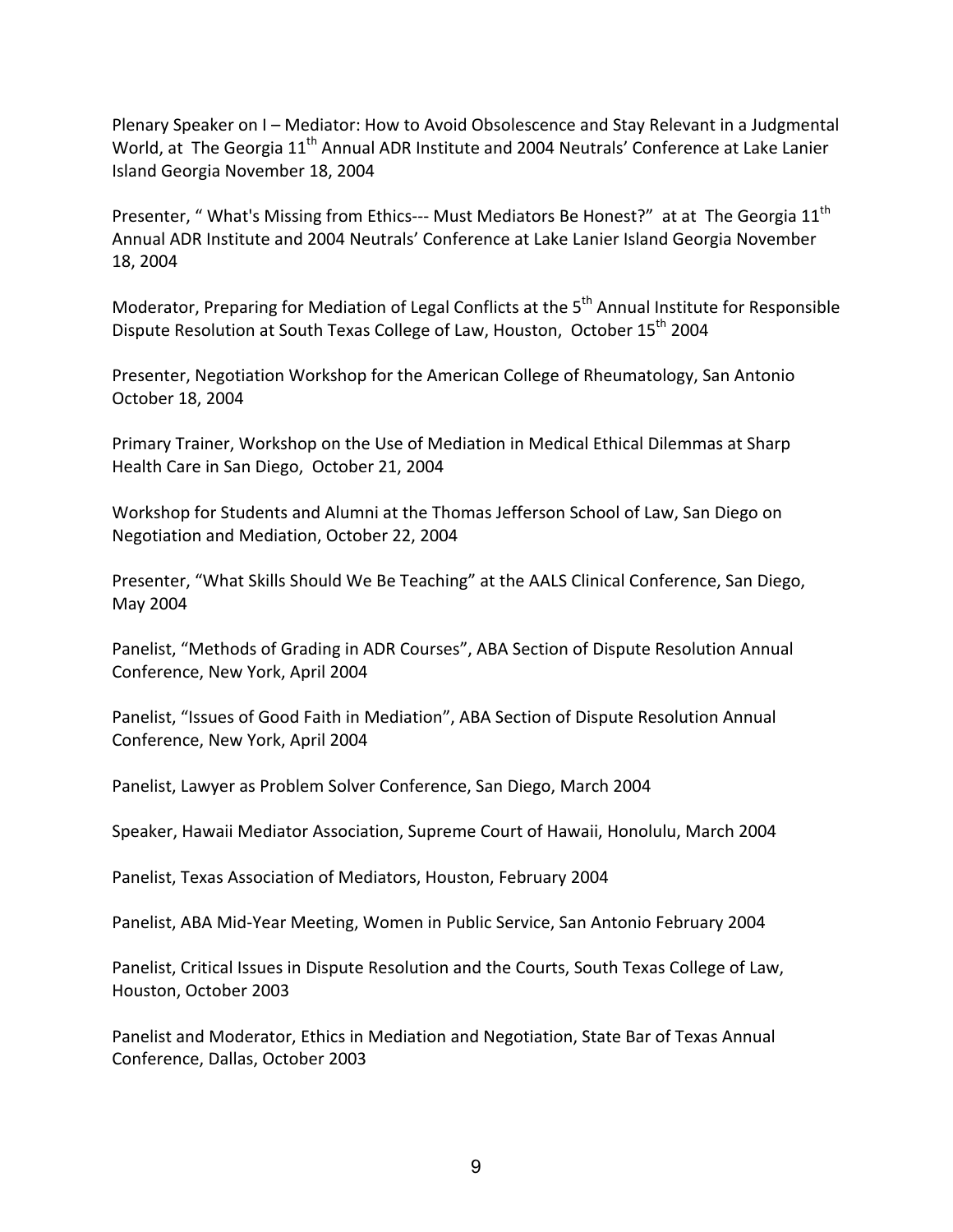Speaker, "Role of Justice in Mediation" Annual ABA Dispute Resolution Conference, San Antonio, March 2003

Panelist, "Use of Video in Teaching Dispute Resolution", ABA Section of Dispute Resolution, San Antonio, March 2003

Panelist, "Confidentiality in Mediation" Travis County Bench & Bar, Austin, April 2003 Presenter, Dispute Resolution and Business, MC Comb School of Business, University of Texas, Austin, February 2003

Panelist, "Teaching ADR- Issues and Methods" AALS Annual Meeting, Washington D.C., January 2003

Panelist, "Assessing and Evaluating Mediation Courses", AALS Annual Meeting, Washington D.C., January 2003

Panelist, What Do Lawyers Want in Mediation, Texas Association of Mediators Annual Conference, Austin, March 2002

Presenter, Mediation for Judges, ABA Mid-Year Meeting, Philadelphia, February 2002

Presenter, Good Faith in Mediation: Need for Innovative Ethical Guidelines, AALS Annual Meeting, San Francisco, January 2001

Panelist, Plenary, The Uniform Mediation Act and the Unauthorized Practice of Law Issues for Mediators, SPIDR International Conference, Albuquerque, September 2000

Panelist, Ethical Considerations for Advocates in Mediation, ABA Annual Meeting, New York City, July 2000

Speaker, The Uniform Mediation Act, Problems and Pitfalls, State Bar of Texas Annual Meeting, ADR Section Luncheon, San Antonio, June 2000

Presenter, Dealing with Lawyers in Mediation, Ninth Annual Northwest Conference on ADR, Seattle, April 2000,

Workshop on Ethical Issues in Mediation, Ninth Annual Northwest ADR Conference, Seattle, April 2000

Panelist, Ethics and Lying in Mediation, Annual ABA Section of Dispute Resolution Conference, San Francisco, April 2000

Presenter, First Annual ADR Legal Educators' Colloquium, ABA Section of Dispute Resolution, San Francisco, April 2000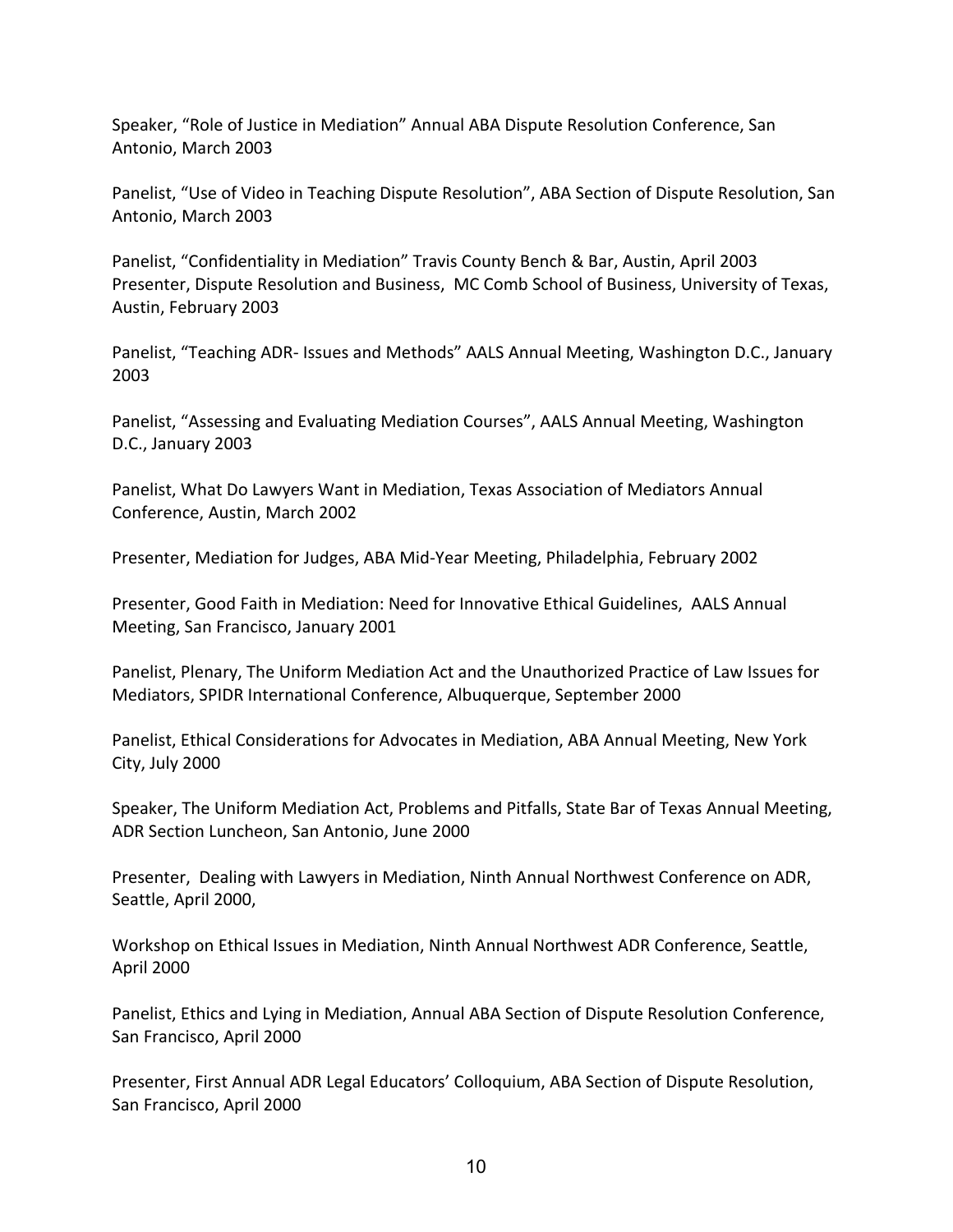Workshop on the Uniform Mediation Act, State Bar of Texas ADR Section Annual CLE, Austin, February 2000

Panelist, Ethical Negotiation and Mediation, State Bar of Texas Telephone Seminar, January 2000

Panelist, Ethics for Lawyers, ABA Section of Dispute Resolution, Albuquerque, October, 1999

Panelist, Credentials for Mediators, SPIDR Annual Conference, Baltimore, September, 1999

Presenter, ADR Case Law Update, State Bar of Texas Construction Law Section, February 1999

Panelist, New Ethics for the New Lawyer: Representation in a Non (or Less) Adversarial Paradigm, ABA Annual Meeting, Toronto, Canada, August, 1998

Panelist, Issues of ADR in Health Care, ABA Annual Meeting, Toronto, Canada, August, 1998

Moderator, Creating a New Playing Field: ADR in Professional and Collegiate Athletics, ABA Annual Meeting, Toronto, Canada, August, 1998

Presenter, Workshop on the Styles of Mediation, at Mediation: Beyond the Basics: Life in the Trenches sponsored by the Missouri Office of State Courts Administrator, in Jefferson City, Missouri June 1998

Presentation, "The Supreme Court's Jurisdiction over Mediation" sponsored by ADR Section at the State Bar of Texas Annual meeting, Corpus Christi, Texas, June 1998

# **CONSULTANCIES**

National Center for ADR, Tbilisi State University, Tbilisi, Georgia, Training of Professors, Class Design, Competition design and creation, technical assistance in developing Dispute Resolution Programs, (funded through USAID), October 2011 - April 2014;

Argentina Chamber of Commerce, Buenos Aires, Argentina, Consultant on Codes of Ethics for Mediation, February, 2001

Creator and Originator, ABA Representation in Mediation Competition, 1990-1993

Co-Reporter, National Code of Ethics (Standards of Conduct for Mediators), American Bar Association, American Arbitration Association and Society of Professionals in Dispute Resolution, October, 1992 - August, 1994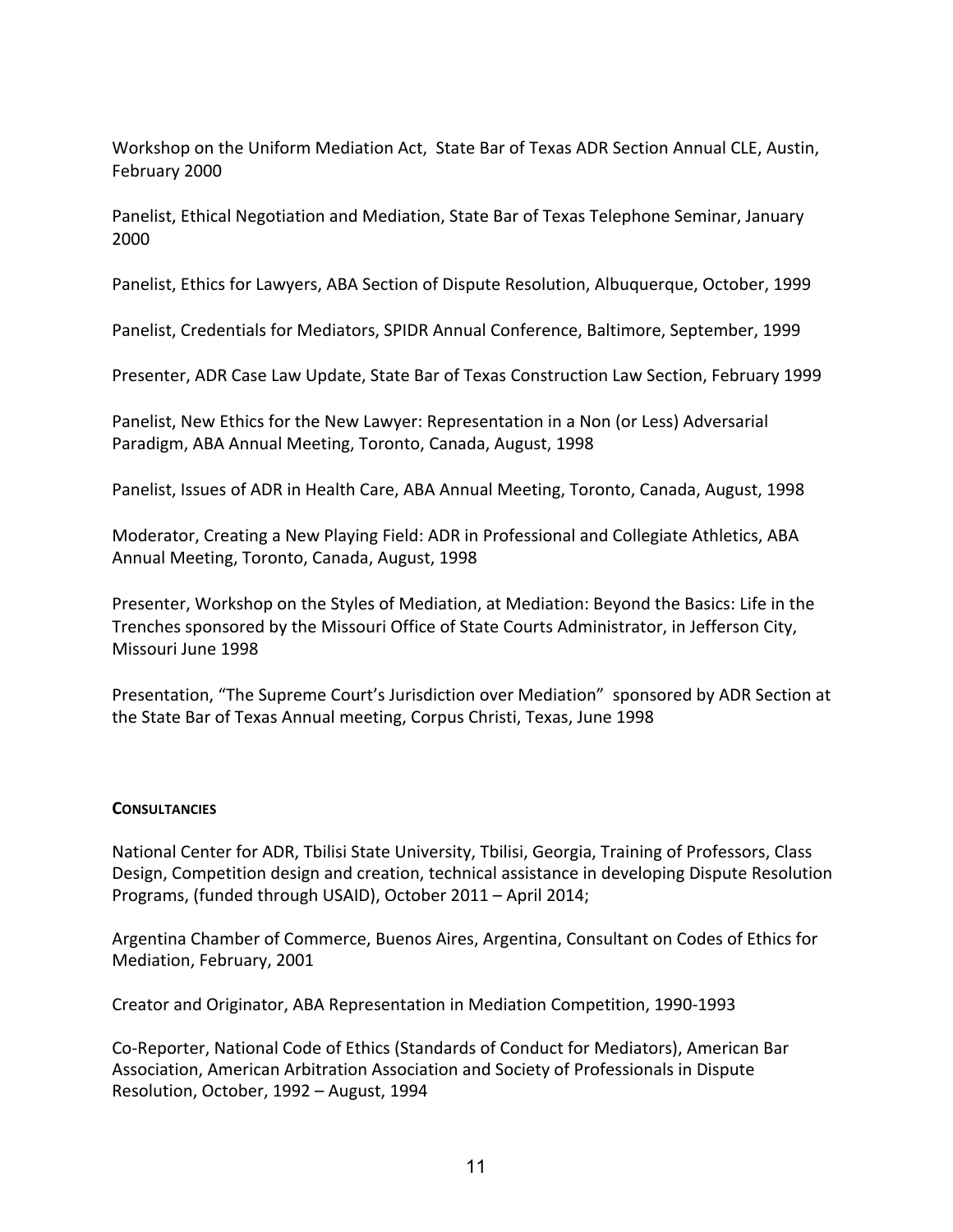#### SERVICE ACTIVITIES

Chair, City of Austin Municipal Civil Service Commission, May 2013 – present

Board of Visitors, Abilene Christian University's Duncum Center for Conflict Resolution, 2011 – present

Executive Committee, ABA DR Section Task Force on Legal Education, ADR, and Practical Problem Solving, (LEAPS), 2010-2012

Board of Directors, JUSTPEACE, a conflict resolution project of the United Methodist Church, 2000-2003

Member, National Task Force on Health Care and ADR, 1997-1999

Chair, ABA Section of Dispute Resolution, 1997-98

Chair-Elect, ABA Section of Dispute Resolution, 1996-1997

Vice-Chair, ABA Section of Dispute Resolution, 1995-1996

Budget Officer, ABA Section of Dispute Resolution, 1993-1995

Advisor, ABA Standing Committee on Dispute Resolution, 1988-1992

Co-chair, State Bar of Texas ADR Section, 1992-1993

Co-chair, State Bar of Texas, Committee on Alternative Dispute Resolution (Coordinated the creation of the ADR Section of the State Bar), 1991-1992

Co-Reporter, Joint Committee on Standards for Mediators (ABA, AAA, SPIDR), 1992-1994

Executive Committee, Alternative Dispute Resolution Section of the American Association of Law Schools (AALS)

Founding Member, Texas Roundtable of Mediation Trainers (1994-present)

Member, Curriculum Committee, ABA Section of Legal Education and Admissions to the Bar, 1998- 2003

Member, Board of Advisors, Ohio State Journal on Dispute Resolution, 1997-2009

Member, Society of Professionals in Dispute Resolution (SPIDR), 1988-2005